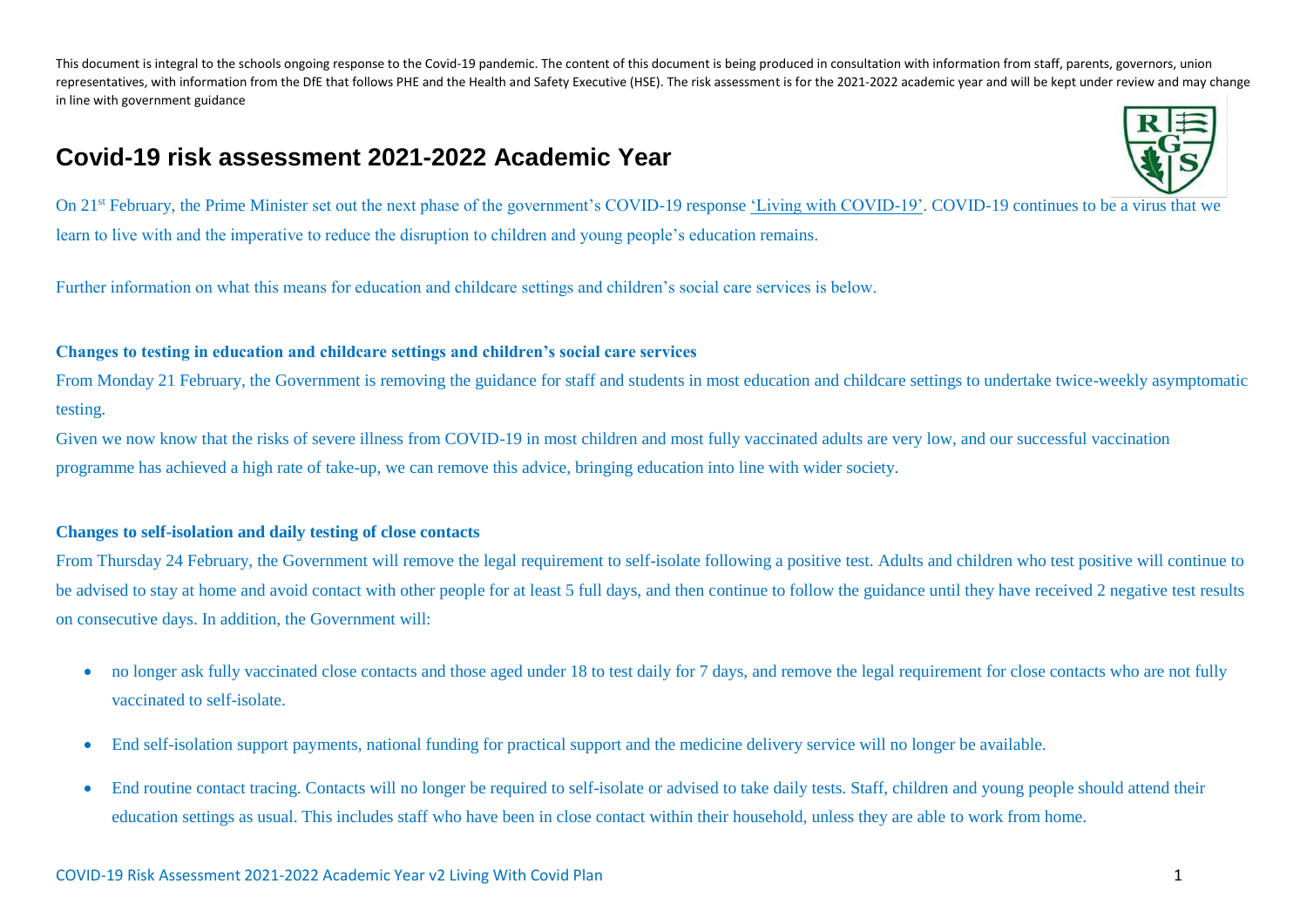End the legal obligation for individuals to tell their employers when they are required to self-isolate.

## More detail can be found in the [Living with COVID-19](https://www.gov.uk/government/publications/covid-19-response-living-with-covid-19?utm_source=21%20February%202022%20C19&utm_medium=Daily%20Email%20C19&utm_campaign=DfE%20C19) plan.

The following actions will contribute to reducing the likelihood of COVID-19 transmission:

- 1) Ensure good hygiene for everyone
- 2) Maintain appropriate cleaning regimes
- 3) Keep occupied spaces well ventilated
- 4) Follow public health advice on testing, self-isolation and managing confirmed cases of COVID-19 When an individual develops COVID-19 symptoms or has a positive test Pupils, staff and other adults should follow guidance on [People-with-covid-19-and](https://www.gov.uk/government/publications/covid-19-people-with-covid-19-and-their-contacts)[their-contacts](https://www.gov.uk/government/publications/covid-19-people-with-covid-19-and-their-contacts)

## **Further government guidance** can be found at: [Actions for schools during the coronavirus outbreak -](https://assets.publishing.service.gov.uk/government/uploads/system/uploads/attachment_data/file/1057106/220224_Schools_guidance.pdf) GOV.UK (www.gov.uk),

| School:                               | <b>School address:</b>                                  | <b>Review Date:</b>                                                                                  |  |  |  |  |  |  |
|---------------------------------------|---------------------------------------------------------|------------------------------------------------------------------------------------------------------|--|--|--|--|--|--|
| <b>Ruislip Gardens Primary School</b> | <b>Stafford Road, Ruislip Gardens,</b><br>HA4 6PD       | (This is a dynamic<br>document and should be<br>reviewed and updated if<br>there are any changes)    |  |  |  |  |  |  |
| <b>Assessment Date:</b>               | What/who is being assessed?                             |                                                                                                      |  |  |  |  |  |  |
| 24th February 2022 onwards            | Biological hazard- Covid-19 within educational settings |                                                                                                      |  |  |  |  |  |  |
|                                       | controls/measures).                                     | (This risk assessment signposts to the relevant Government guidance as well as any internal specific |  |  |  |  |  |  |
| <b>Name of Assessor:</b>              |                                                         | <b>Responsible Person for Actions:</b>                                                               |  |  |  |  |  |  |
| Rachel Nash, Business Manager         |                                                         | <b>Nicky Bulpett, Headteacher</b>                                                                    |  |  |  |  |  |  |

[Contingency framework: education and childcare settings \(publishing.service.gov.uk\)](https://assets.publishing.service.gov.uk/government/uploads/system/uploads/attachment_data/file/1057141/Contingency_framework_education_and_childcare_settings_February_2022.pdf)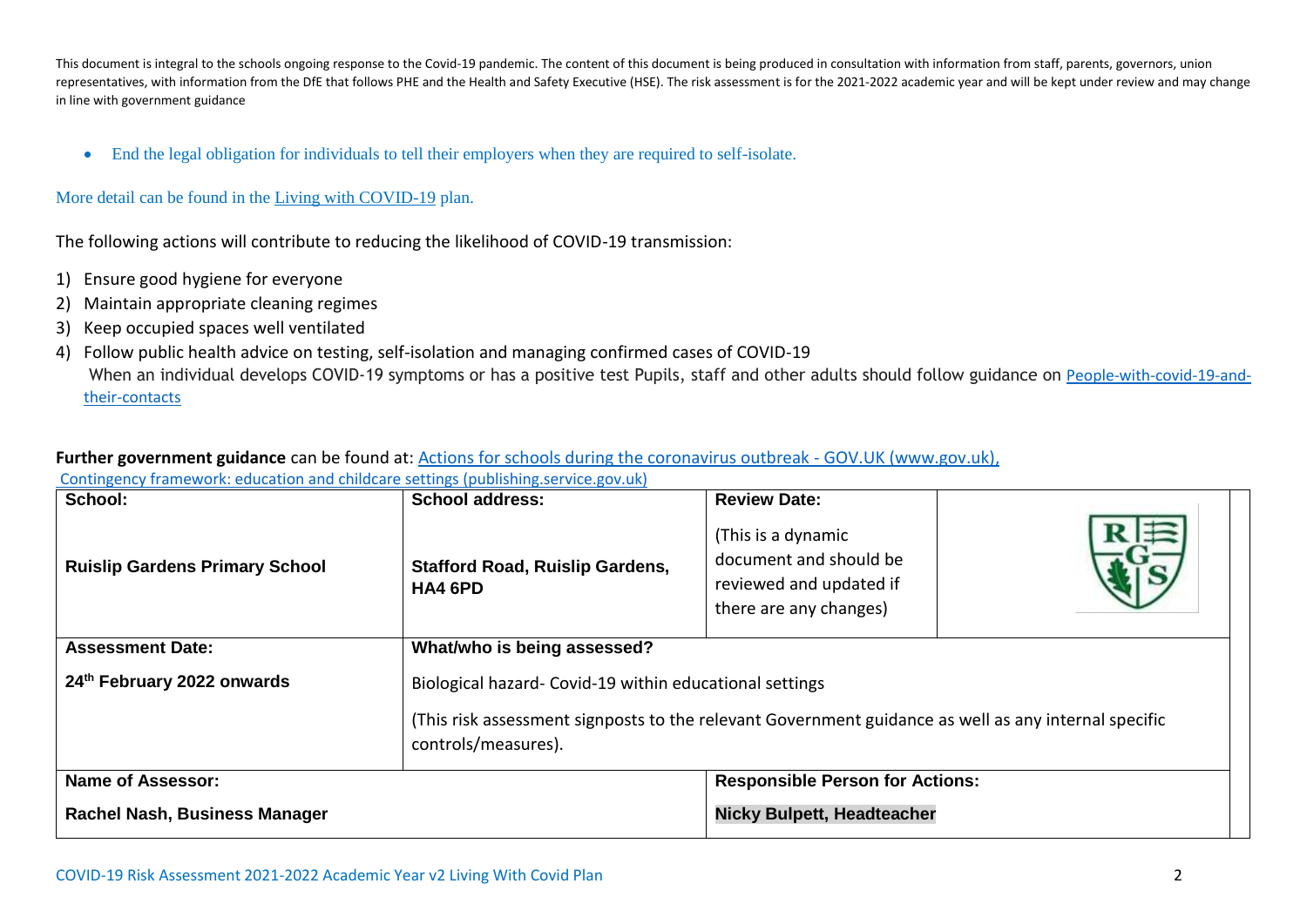| Task /               | <b>Hazard</b> | Who might | What are your  | <b>Recommended Control</b>  | <b>Action by</b> | Likelihood of         | Impact (I)         | <b>Overall Risk</b> |
|----------------------|---------------|-----------|----------------|-----------------------------|------------------|-----------------------|--------------------|---------------------|
| <b>Activity Area</b> |               | be harmed | existing       | <b>Measures</b>             | who/when         | occurrence after      |                    | $(L X I) + I$       |
|                      |               | and how?  | controls?      | SLT's to move               |                  | recommended           |                    |                     |
|                      |               |           | SLT's to write | <b>Recommended Controls</b> |                  | controls added (L)    | 1-Negligible       |                     |
|                      |               |           | what is being  | into Existing Controls      |                  | 1-Very Unlikely       | 2- Minor           | $10 = Low$          |
|                      |               |           | done now and   | once they have been         |                  | 2-Unlikely            | 3- Moderate        | $10-19 =$           |
|                      |               |           | then refer to  | <i>implemented:</i>         |                  | 3- Possible           | 4- Major           | <b>Medium</b>       |
|                      |               |           | Recommended    |                             |                  | 4- Likely             | 5- Extreme         | $20 - 30 = High$    |
|                      |               |           | controls:      |                             |                  | 5- Very Likely        | $Im$ pact =        |                     |
|                      |               |           |                |                             |                  | Likelihood =          | <b>Estimate of</b> |                     |
|                      |               |           |                |                             |                  | <b>Probability of</b> | harm based         |                     |
|                      |               |           |                |                             |                  | occurrence based      | on specific        |                     |
|                      |               |           |                |                             |                  | on specific activity  | activity           |                     |
|                      |               |           |                |                             |                  | being assessed        | being              |                     |
|                      |               |           |                |                             |                  |                       | assessed           |                     |

| Task /<br><b>Activity Area</b>        | <b>Hazard</b>                     | Who might be<br>harmed and<br>how?                                                                         | What are your<br>existing<br>controls?                                                | <b>Recommended Control</b><br><b>Measures</b>                                                                                                                                                            | <b>Action by</b><br>who/when                                             | Likelihood of<br>occurrence<br>after<br>recommended<br>controls (L) | Impact<br>(1) | <b>Overall Risk</b><br>$(L X I) +$    |
|---------------------------------------|-----------------------------------|------------------------------------------------------------------------------------------------------------|---------------------------------------------------------------------------------------|----------------------------------------------------------------------------------------------------------------------------------------------------------------------------------------------------------|--------------------------------------------------------------------------|---------------------------------------------------------------------|---------------|---------------------------------------|
| Entering and<br>leaving the<br>school | Biological<br>hazard-<br>Covid-19 | Staff, parents<br>and pupils<br>could become<br>infected with<br>COVID-19. If<br>so, they are<br>likely to | <b>Following</b><br>government<br>guidance and<br>updates for<br>education<br>setting | Parents and staff have been<br>made aware that they<br>should. There is no longer a<br>legal requirement for<br>people with coronavirus<br>(COVID-19) infection to self-<br>isolate, however if you have | Headteache<br>r update<br>letters. SBM<br>emails to<br>staff-<br>ongoing | $\overline{2}$                                                      | 3             | $(2X3) + 3$<br>Ξ.<br>9<br>$($ Low $)$ |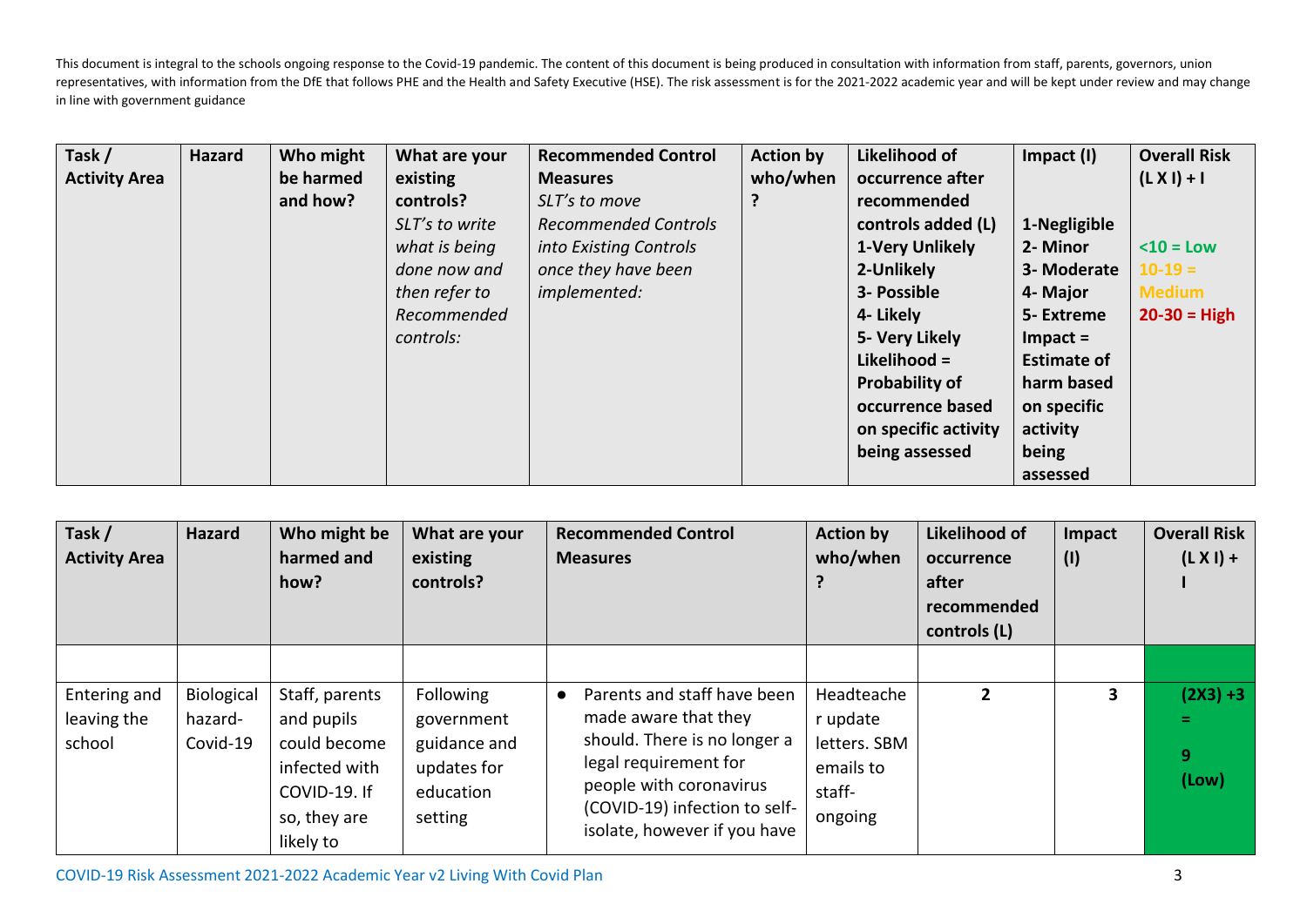| experience      |           | any of the main symptoms     |           |  |  |
|-----------------|-----------|------------------------------|-----------|--|--|
| mild            |           | of COVID-19 or a positive    |           |  |  |
| symptoms        |           | test result, the public      |           |  |  |
| such as fever   |           | health advice is to stay at  |           |  |  |
| or cough. In    |           | home and avoid contact       |           |  |  |
| severe cases,   |           | with other people, the       | All staff |  |  |
| this could lead |           | school is asking staff and   | ongoing   |  |  |
| to severe       |           | families to follow this      |           |  |  |
|                 |           | guidance. The People-        |           |  |  |
| illness and     |           | with-covid-19-and-their-     |           |  |  |
| hospitalisation |           | contacts stay at home        |           |  |  |
| , and, in rare  |           | when a child or household    |           |  |  |
| cases, even     |           | member develops              |           |  |  |
| death           |           | coronavirus symptoms and     |           |  |  |
|                 |           | access PCR testing. Schools  |           |  |  |
|                 |           | communicate this regularly   |           |  |  |
|                 |           | to parents.                  |           |  |  |
|                 | $\bullet$ | Continue to ensure that      |           |  |  |
|                 |           | pupils, staff and visitors   |           |  |  |
|                 |           | clean their hands regularly. |           |  |  |
|                 |           | This can be done with soap   |           |  |  |
|                 |           | and water or hand sanitiser  |           |  |  |
|                 |           | in classrooms and            |           |  |  |
|                 |           | bathrooms. Children must     |           |  |  |
|                 |           | wash/sanitise hands before   |           |  |  |
|                 |           | and after lunch when         |           |  |  |
|                 |           | shared equipment may         |           |  |  |
|                 |           | have been accessed.          |           |  |  |
|                 |           | Classrooms have a sink,      |           |  |  |
|                 |           | water, anti-bacterial hand   |           |  |  |
|                 |           | wash and paper towels        |           |  |  |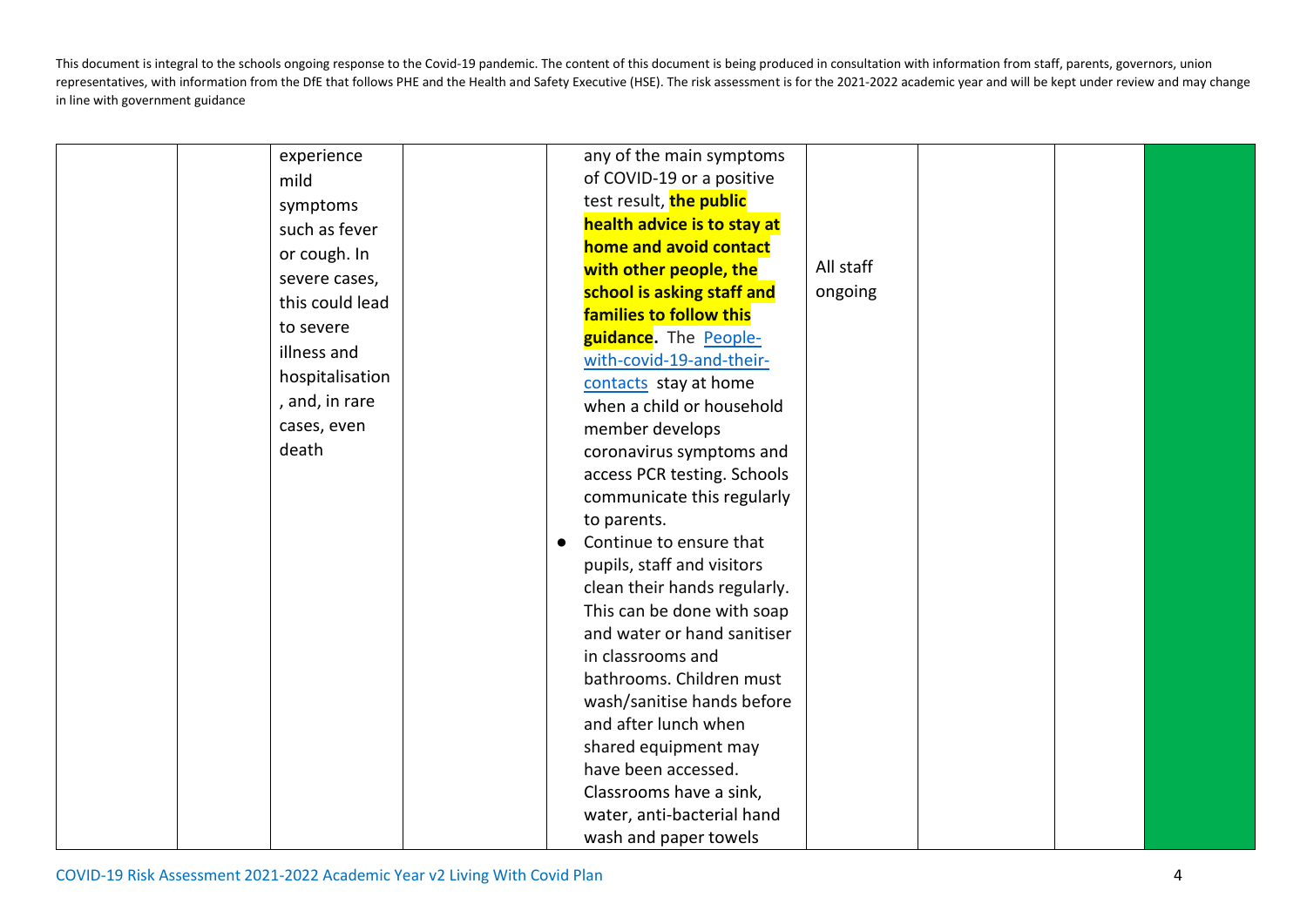|                                                                                 |                                    |                                                                                                                                                                                                                                                                                                            |                                                                                                                                                                                                                                          | Good respiratory hygiene<br>$\bullet$<br>practices (Catch It, Bin It,<br>Kill It)<br>Guidance for school offices<br>$\bullet$<br>can be found here                                                                                                                                                                                                                                                                                                                                                                                                                                                                                       |                                                          |                |   |                           |
|---------------------------------------------------------------------------------|------------------------------------|------------------------------------------------------------------------------------------------------------------------------------------------------------------------------------------------------------------------------------------------------------------------------------------------------------|------------------------------------------------------------------------------------------------------------------------------------------------------------------------------------------------------------------------------------------|------------------------------------------------------------------------------------------------------------------------------------------------------------------------------------------------------------------------------------------------------------------------------------------------------------------------------------------------------------------------------------------------------------------------------------------------------------------------------------------------------------------------------------------------------------------------------------------------------------------------------------------|----------------------------------------------------------|----------------|---|---------------------------|
| Reducing<br>exposure and<br>transmission<br>of<br>Coronavirus<br>(All settings) | Biologica<br>I hazard-<br>Covid-19 | Staff, parents<br>and pupils<br>could become<br>infected with<br>COVID-19. If<br>so, they are<br>likely to<br>experience<br>mild<br>symptoms<br>such as fever<br>or cough. In<br>severe cases,<br>this could lead<br>to severe<br>illness and<br>hospitalisation<br>, and, in rare<br>cases, even<br>death | Government<br>guidance to be<br>followed for<br>primary schools.<br>Government<br>guidance to be<br>followed by<br>early years<br>settings. The<br>early years<br>foundation<br>stage (EYFS)<br>statutory<br>framework still<br>applies. | Ensure good hygiene for<br>everyone<br>Hand hygiene- Frequent<br>$\bullet$<br>and thorough hand cleaning<br>is already a regular practice<br>now. Continue to ensure<br>that pupils clean their<br>hands regularly. This can be<br>done with soap and water<br>or hand sanitiser.<br>Respiratory hygiene-The<br>'catch it, bin it, kill it'<br>approach continues to be<br>very important. The e-Bug<br>COVID-19 website contains<br>free resources for schools,<br>including materials to<br>encourage good hand and<br>respiratory hygiene.<br>Use of personal protective<br>$\bullet$<br>equipment (PPE)- Refer to<br>the PPE section | $SLT -$<br>ongoing<br>Class based<br>$stat -$<br>ongoing | $\overline{2}$ | 3 | $(2X3) + 3$<br>9<br>(Low) |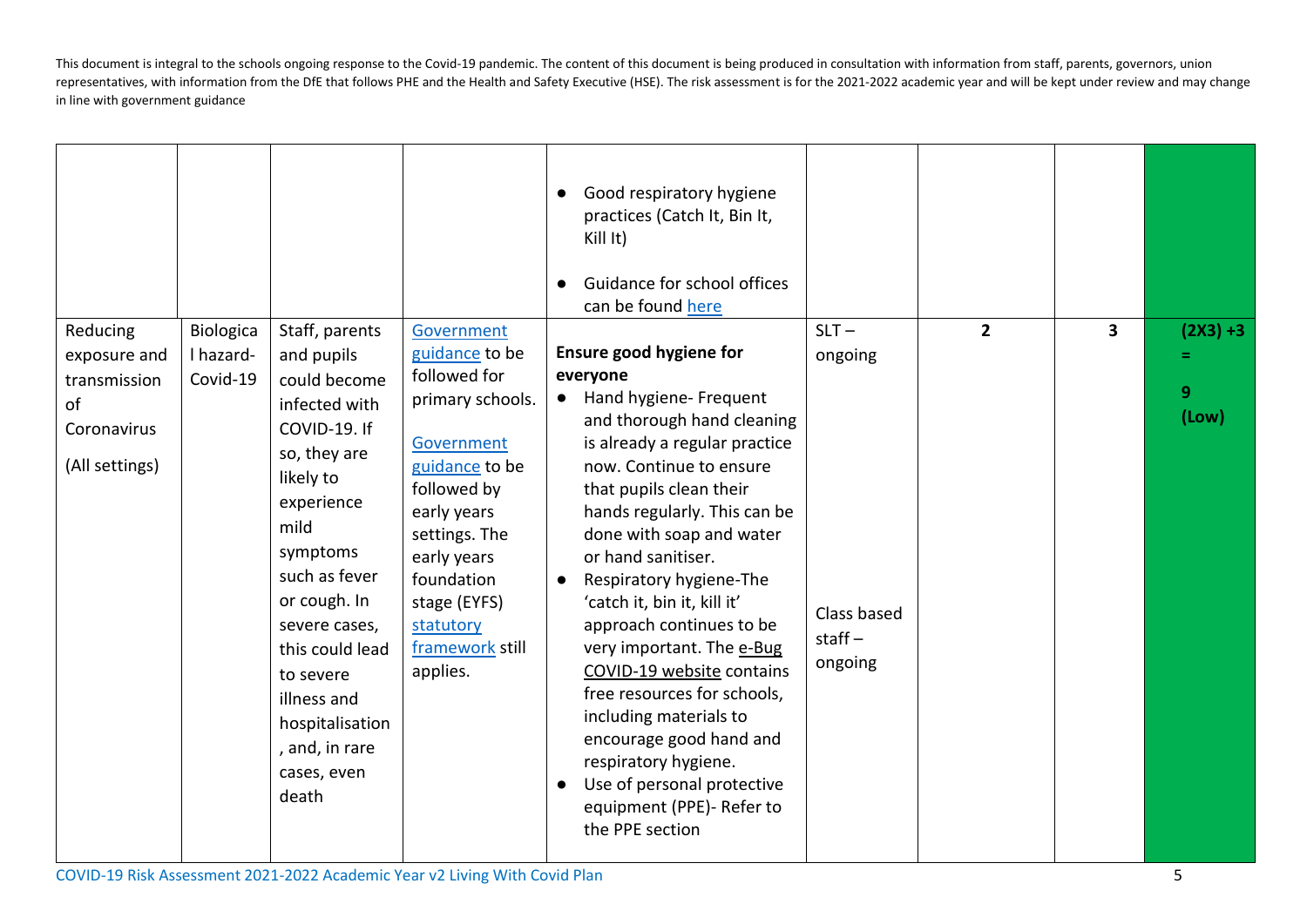|  | 2) Maintain appropriate<br>cleaning regimes, using<br>standard products such as<br>detergents-<br>Schools should maintain an<br>appropriate cleaning<br>schedule. This should<br>include regular cleaning of<br>areas and equipment (for<br>example, twice per day),<br>with a particular focus on<br>frequently touched surfaces<br>(both inside and outside<br>including play equipment).<br>Government guidance on<br>cleaning followed | SLT/Site<br>staff-<br>ongoing             |  |  |
|--|--------------------------------------------------------------------------------------------------------------------------------------------------------------------------------------------------------------------------------------------------------------------------------------------------------------------------------------------------------------------------------------------------------------------------------------------|-------------------------------------------|--|--|
|  | All staff have been provided<br>with anti-bacterial wipes for<br>surfaces and equipment<br>and anti-bacterial hand<br>sanitiser for personal use<br>Classrooms, offices, study<br>and staffrooms will have<br>anti-bacterial wipes to use<br>on equipment, handles,<br>taps that they touch. Staff                                                                                                                                         | All staff $-$<br>ongoing<br>All staff $-$ |  |  |
|  | should clean any area they<br>use after themselves                                                                                                                                                                                                                                                                                                                                                                                         | ongoing                                   |  |  |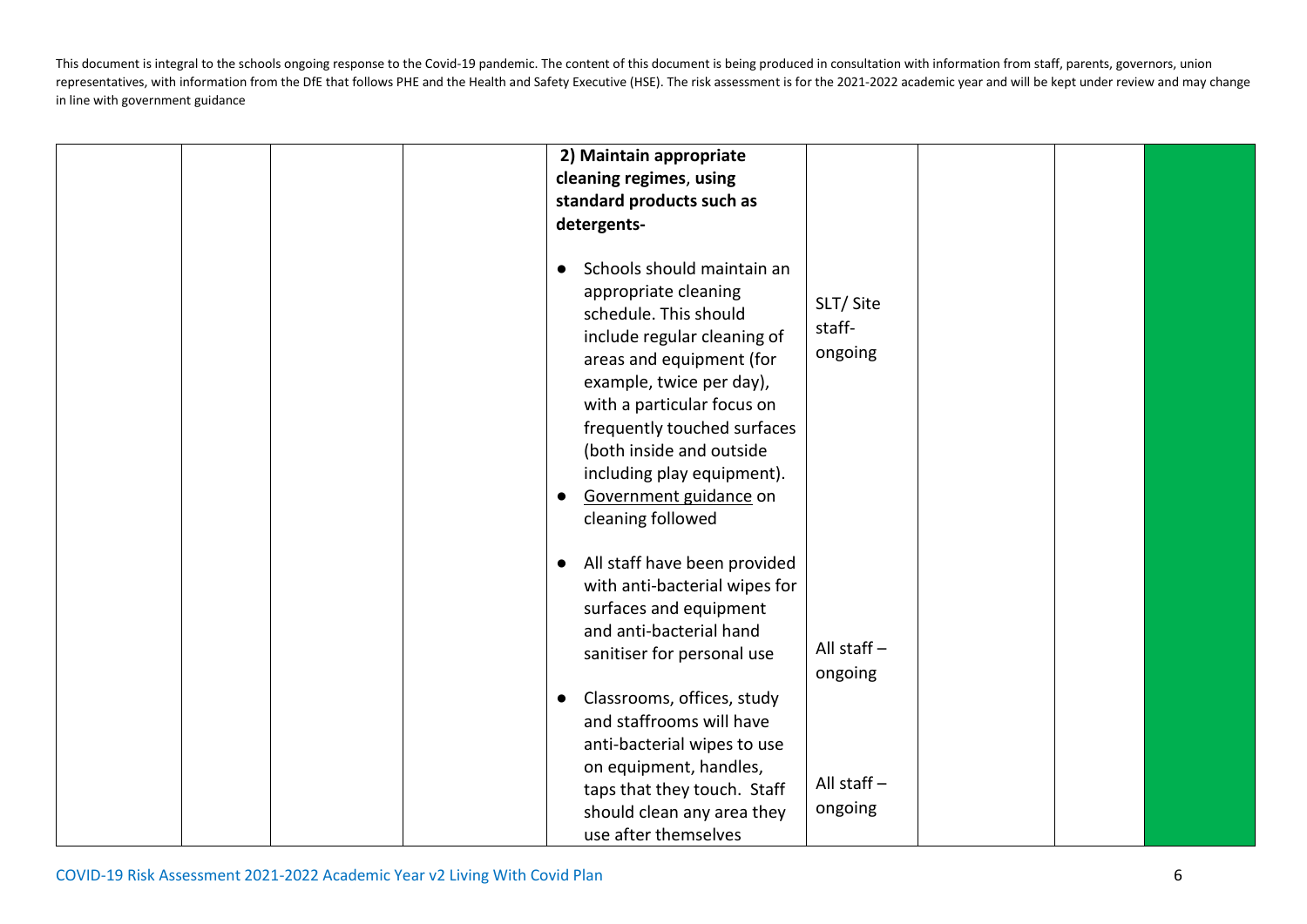| including cups, plates,                                                                                                                                                                                                                                                                                                                                                                                                                                                                                                                                                                                                                                                                                                                                                         |                                                                                                                         |
|---------------------------------------------------------------------------------------------------------------------------------------------------------------------------------------------------------------------------------------------------------------------------------------------------------------------------------------------------------------------------------------------------------------------------------------------------------------------------------------------------------------------------------------------------------------------------------------------------------------------------------------------------------------------------------------------------------------------------------------------------------------------------------|-------------------------------------------------------------------------------------------------------------------------|
| cutlery and put it away<br>after themselves<br>3. Keep occupied spaces well<br>ventilated<br>Improve fresh air in poorly<br>ventilated areas, giving<br>particular consideration<br>when holding events where<br>visitors such as parents are<br>on site.<br>Make use of the CO2<br>$\bullet$<br>monitors that are being<br>provided by central<br>government to identify<br>poorly ventilated rooms.<br>Opening external windows<br>$\bullet$<br>can improve natural<br>ventilation, and in addition,<br>opening internal doors can<br>also assist with creating a<br>throughput of air. If<br>necessary, external opening<br>doors may also be used (if<br>they are not fire doors and<br>where safe to do so).<br>HSE guidance on ventilation<br>$\bullet$<br>available here | Site staff at<br>the start of<br>the day.<br>All staff -<br>ongoing<br>Site staff -<br>ongoing<br>All staff-<br>ongoing |
|                                                                                                                                                                                                                                                                                                                                                                                                                                                                                                                                                                                                                                                                                                                                                                                 |                                                                                                                         |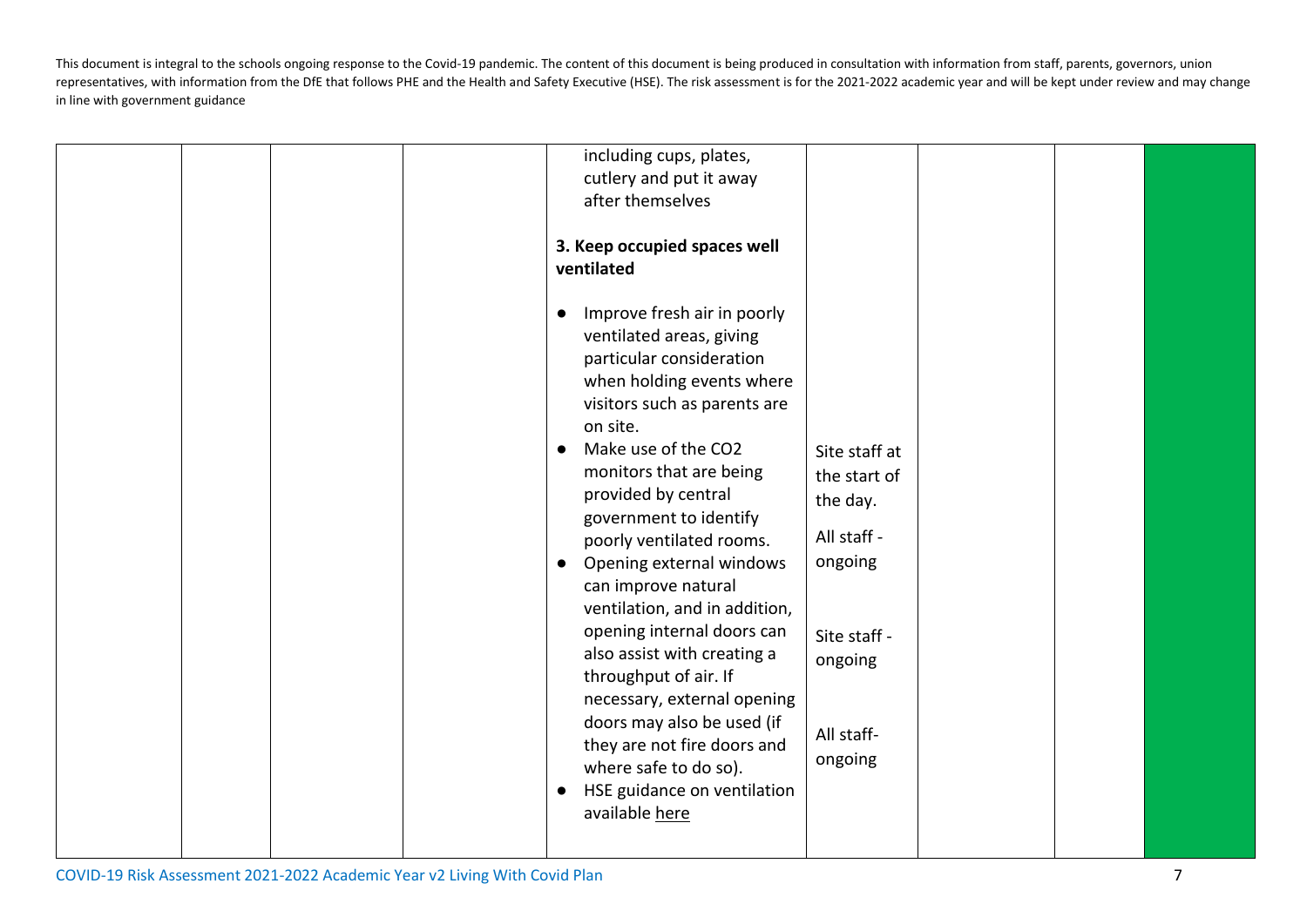|  | 4. Follow public health advice<br>on testing, self-isolation and<br>managing confirmed cases of<br>COVID-19                                                                                                                                                                                                                                                                                                                                                                                                                                                                                   |                                                                                                                    |  |  |
|--|-----------------------------------------------------------------------------------------------------------------------------------------------------------------------------------------------------------------------------------------------------------------------------------------------------------------------------------------------------------------------------------------------------------------------------------------------------------------------------------------------------------------------------------------------------------------------------------------------|--------------------------------------------------------------------------------------------------------------------|--|--|
|  | Symptoms:<br>There is no longer a legal<br>$\bullet$<br>requirement for people<br>with coronavirus (COVID-<br>19) infection to self-isolate,<br>however if you have any of<br>the main symptoms of<br>COVID-19 or a positive test<br>result, the public health<br>advice is to stay at home<br>and avoid contact with<br>other people, the school is<br>asking staff and families to<br><b>follow this</b><br>guidance. The People-<br>with-covid-19-and-their-<br>contacts stay at home<br>when a child or household<br>member develops<br>coronavirus symptoms and<br>access PCR testing. I | Staff/parent<br>$s/visitors -$<br>ongoing<br>SLT/welfare<br>/Site<br>staff/Visitor<br>$s$ – ongoing<br>as required |  |  |
|  | If anyone in the school<br>develops COVID-19                                                                                                                                                                                                                                                                                                                                                                                                                                                                                                                                                  |                                                                                                                    |  |  |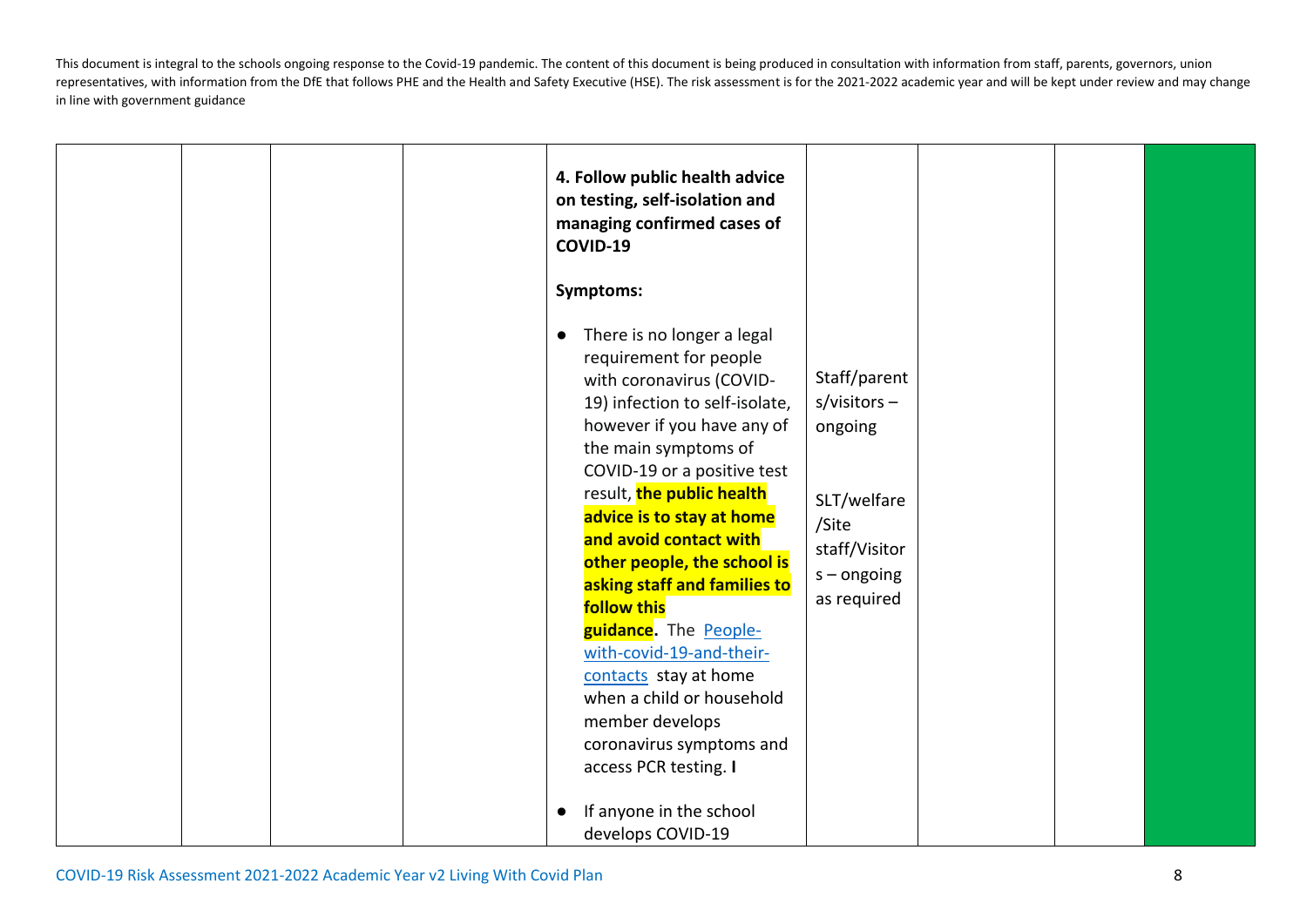|  |  | symptoms, however mild,          |              |  |  |
|--|--|----------------------------------|--------------|--|--|
|  |  | they should be sent home         |              |  |  |
|  |  | (not via public transport        |              |  |  |
|  |  | wherever possible) and told      |              |  |  |
|  |  | to self-isolate and follow       |              |  |  |
|  |  | the People-with-covid-19-        |              |  |  |
|  |  | and-their-contacts . Any         | Staff -      |  |  |
|  |  | pupil with symptoms              | ongoing      |  |  |
|  |  | awaiting collection should       |              |  |  |
|  |  | be left in a room on their       |              |  |  |
|  |  | own if possible and safe to      |              |  |  |
|  |  | do so. A window should be        |              |  |  |
|  |  | opened for fresh air             |              |  |  |
|  |  | ventilation if possible.         |              |  |  |
|  |  | Appropriate PPE should also      |              |  |  |
|  |  | be used if close contact is      | Staff/parent |  |  |
|  |  | necessary. Any rooms they        | s- ongoing   |  |  |
|  |  | use should be cleaned after      |              |  |  |
|  |  | they have left.                  |              |  |  |
|  |  | <b>Asymptomatic Testing (LFD</b> |              |  |  |
|  |  | testing):                        |              |  |  |
|  |  |                                  |              |  |  |
|  |  | The guidance for staff and       |              |  |  |
|  |  | students in most education and   |              |  |  |
|  |  | childcare settings is that there |              |  |  |
|  |  | is longer a requirement to       |              |  |  |
|  |  | undertake twice-weekly           |              |  |  |
|  |  | asymptomatic testing.            |              |  |  |
|  |  |                                  |              |  |  |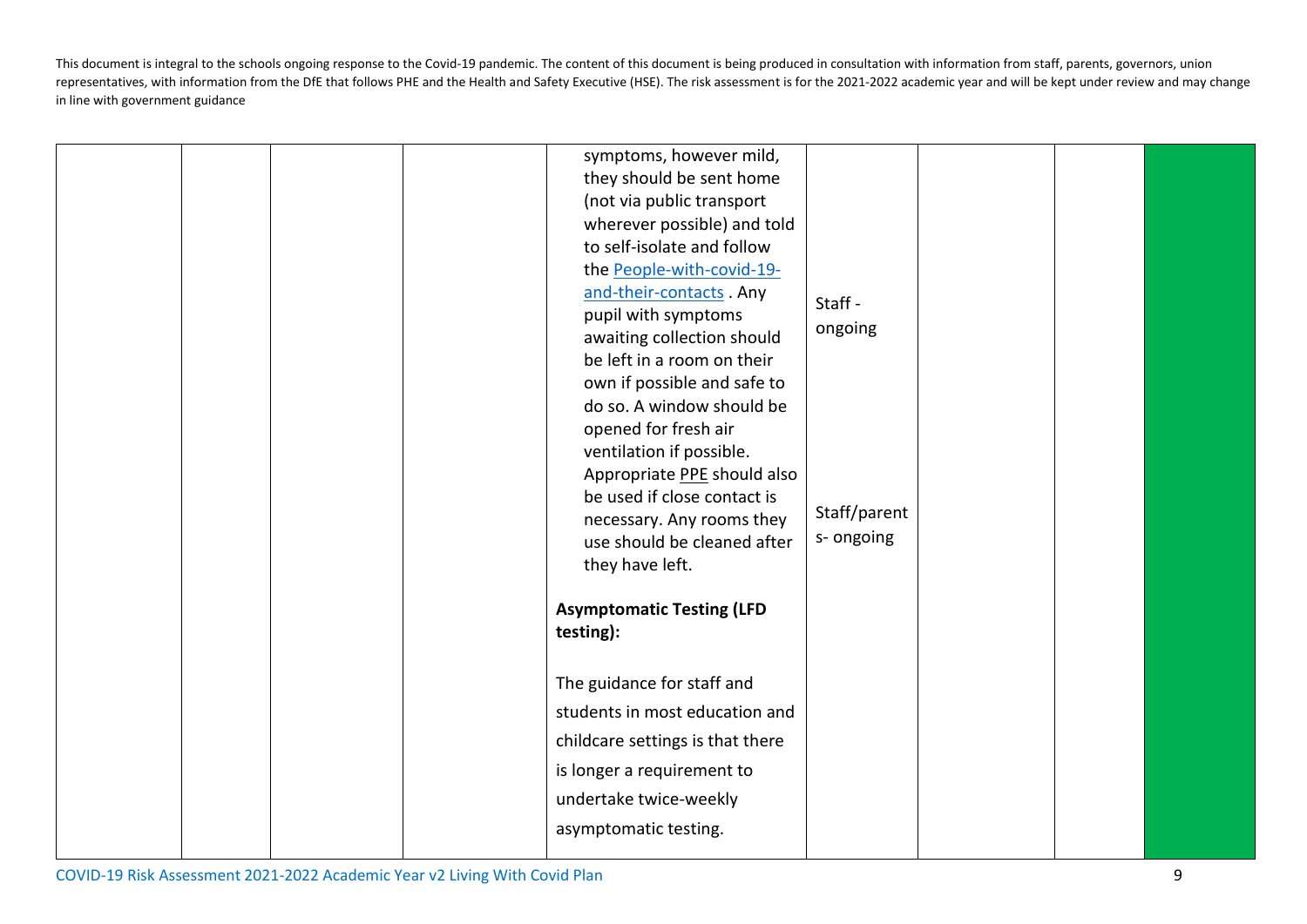|  |  | <b>Confirmatory PCR Tests:</b><br>The People-with-covid-19-<br>and-their-contacts stay at<br>home when a child or<br>household member<br>develops coronavirus<br>symptoms and access PCR<br>testing. Schools<br>communicate this regularly<br>to parents.<br>"If you have COVID-19 you<br>$\bullet$<br>can infect other people<br>from 2 days before your<br>symptoms start, and for up<br>to 10 days after. You can<br>pass on the infection to<br>others, even if you have<br>mild symptoms or no<br>symptoms at all. If you have<br>COVID-19 you should stay<br>at home and avoid contact<br>with other people. The<br>People-with-covid-19-and-<br>their-contacts states: "If<br>your day 5 LFD test result is<br>positive, you can continue<br>taking LFD tests until you<br>receive 2 consecutive | Staff/parent<br>s/visitors -<br>ongoing |  |  |
|--|--|---------------------------------------------------------------------------------------------------------------------------------------------------------------------------------------------------------------------------------------------------------------------------------------------------------------------------------------------------------------------------------------------------------------------------------------------------------------------------------------------------------------------------------------------------------------------------------------------------------------------------------------------------------------------------------------------------------------------------------------------------------------------------------------------------------|-----------------------------------------|--|--|
|  |  | negative test results."                                                                                                                                                                                                                                                                                                                                                                                                                                                                                                                                                                                                                                                                                                                                                                                 |                                         |  |  |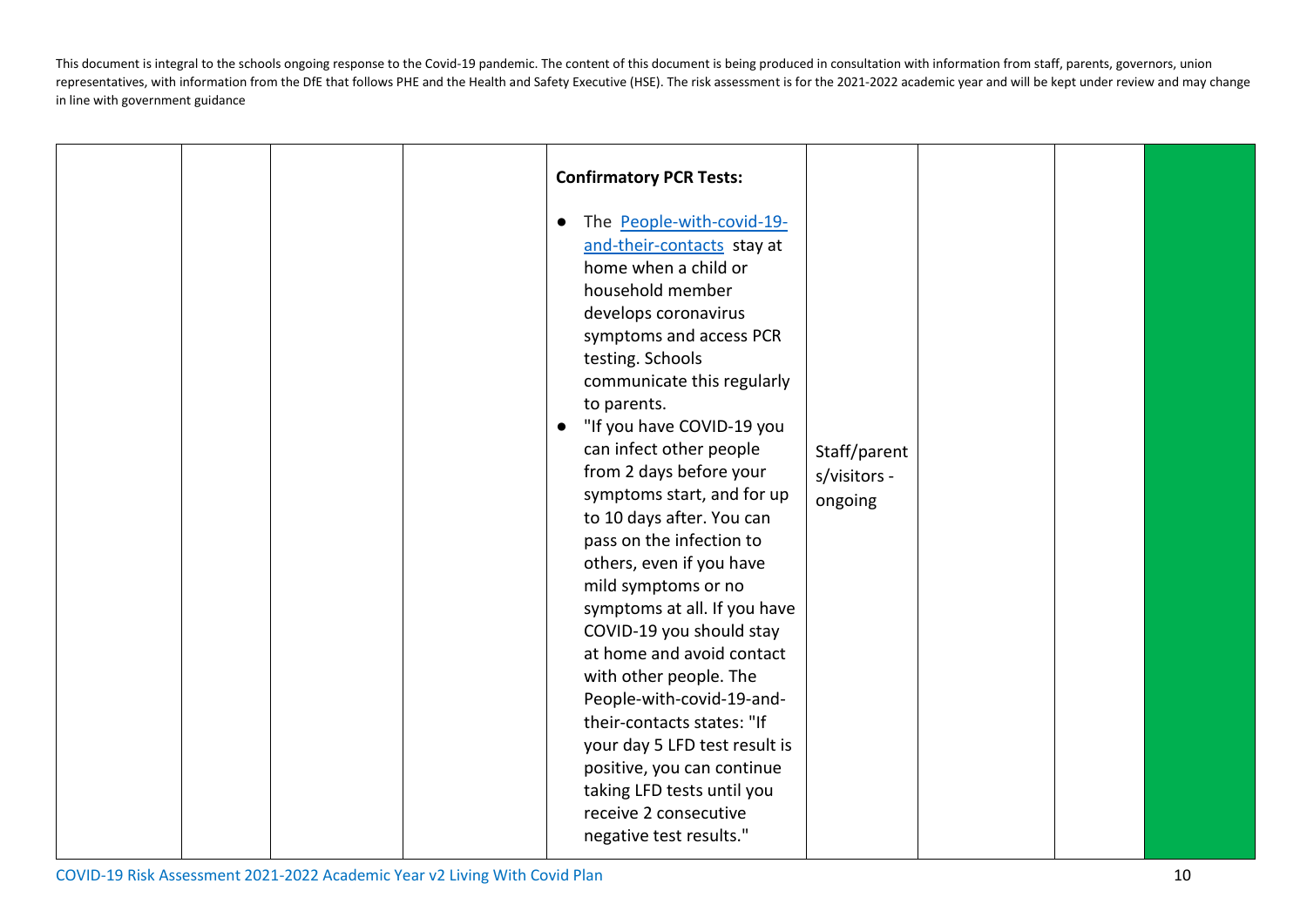|  |  | <b>Close Contact Tracing:</b>                                                                                                                                                                                                               |  |  |
|--|--|---------------------------------------------------------------------------------------------------------------------------------------------------------------------------------------------------------------------------------------------|--|--|
|  |  | Contacts are no longer<br>$\bullet$<br>required to self-isolate or<br>advised to take daily tests,<br>and contact tracing has<br>ended.                                                                                                     |  |  |
|  |  | If you live with, or have stayed<br>overnight in the household of,<br>someone who has COVID-19,<br>you are advised to:                                                                                                                      |  |  |
|  |  | minimise contact with the<br>$\bullet$<br>person who has COVID-19<br>work from home if you are<br>$\bullet$<br>able to do so                                                                                                                |  |  |
|  |  | avoid contact with anyone<br>$\bullet$<br>you know who is at higher<br>risk of becoming severely<br>unwell if they are infected<br>with COVID-19, especially<br>those with a severely<br>weakened immune system<br>limit close contact with |  |  |
|  |  | other people outside your<br>household, especially in<br>crowded, enclosed or<br>poorly ventilated spaces                                                                                                                                   |  |  |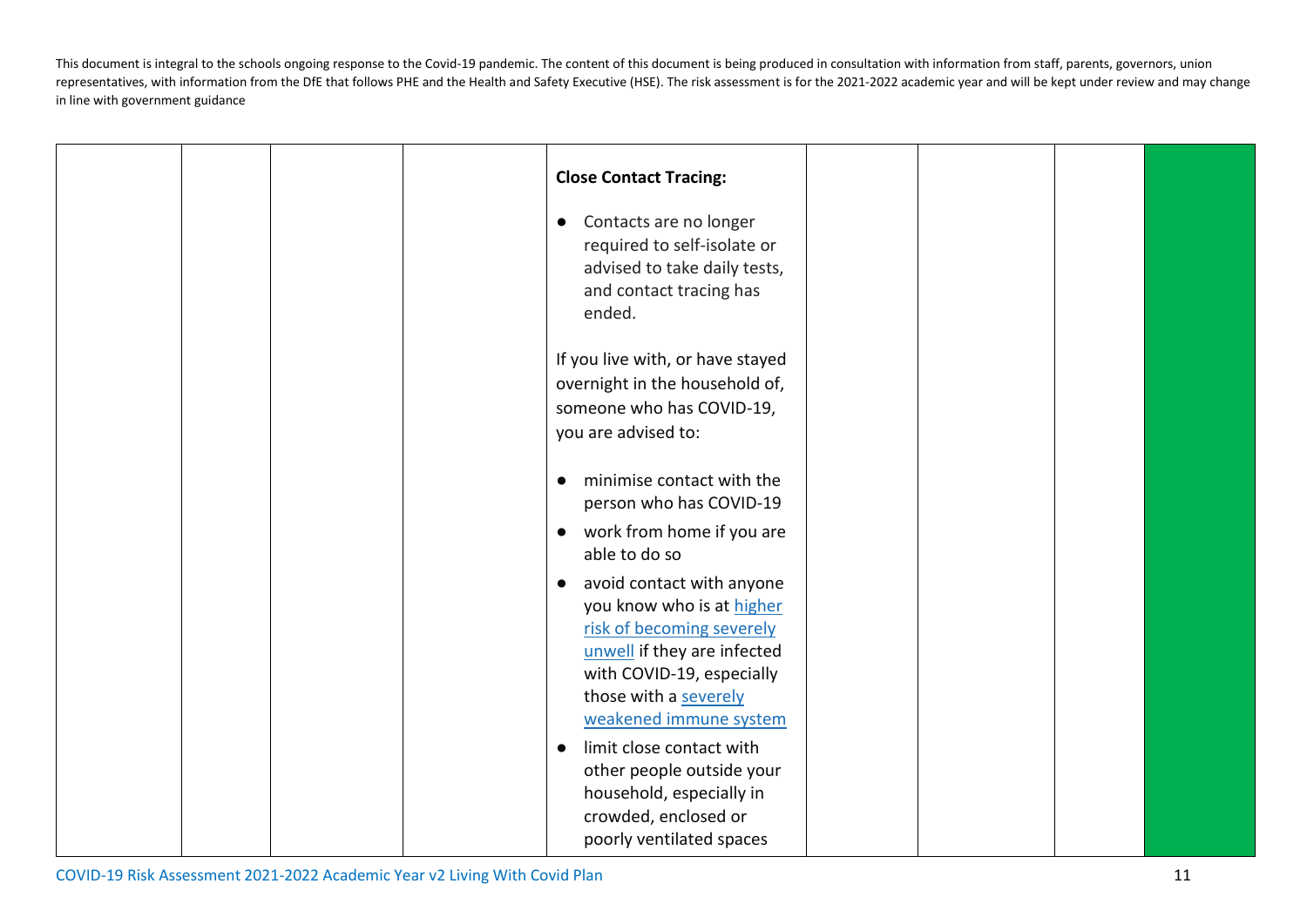|  |  | $\bullet$ | wear a well-fitting face       |  |  |
|--|--|-----------|--------------------------------|--|--|
|  |  |           | covering made with             |  |  |
|  |  |           | multiple layers or a surgical  |  |  |
|  |  |           | face mask in crowded,          |  |  |
|  |  |           | enclosed or poorly             |  |  |
|  |  |           | ventilated spaces and          |  |  |
|  |  |           | where you are in close         |  |  |
|  |  |           | contact with other people      |  |  |
|  |  | $\bullet$ | pay close attention to         |  |  |
|  |  |           | the main symptoms of           |  |  |
|  |  |           | COVID-19. If you develop       |  |  |
|  |  |           | any of these                   |  |  |
|  |  |           | symptoms, order                |  |  |
|  |  |           | a PCR test. You are advised    |  |  |
|  |  |           | to stay at home and avoid      |  |  |
|  |  |           | contact with other people      |  |  |
|  |  |           | while you are waiting for      |  |  |
|  |  |           | your test result               |  |  |
|  |  |           |                                |  |  |
|  |  |           | Follow this advice for 10 days |  |  |
|  |  |           | after the day the person you   |  |  |
|  |  |           | live or stayed with symptoms   |  |  |
|  |  |           | started (or the day their test |  |  |
|  |  |           | was taken if they did not have |  |  |
|  |  |           | symptoms).                     |  |  |
|  |  |           |                                |  |  |
|  |  |           | Children and young people who  |  |  |
|  |  |           | usually attend an education or |  |  |
|  |  |           | childcare setting and who live |  |  |
|  |  |           | with someone who has COVID-    |  |  |
|  |  |           |                                |  |  |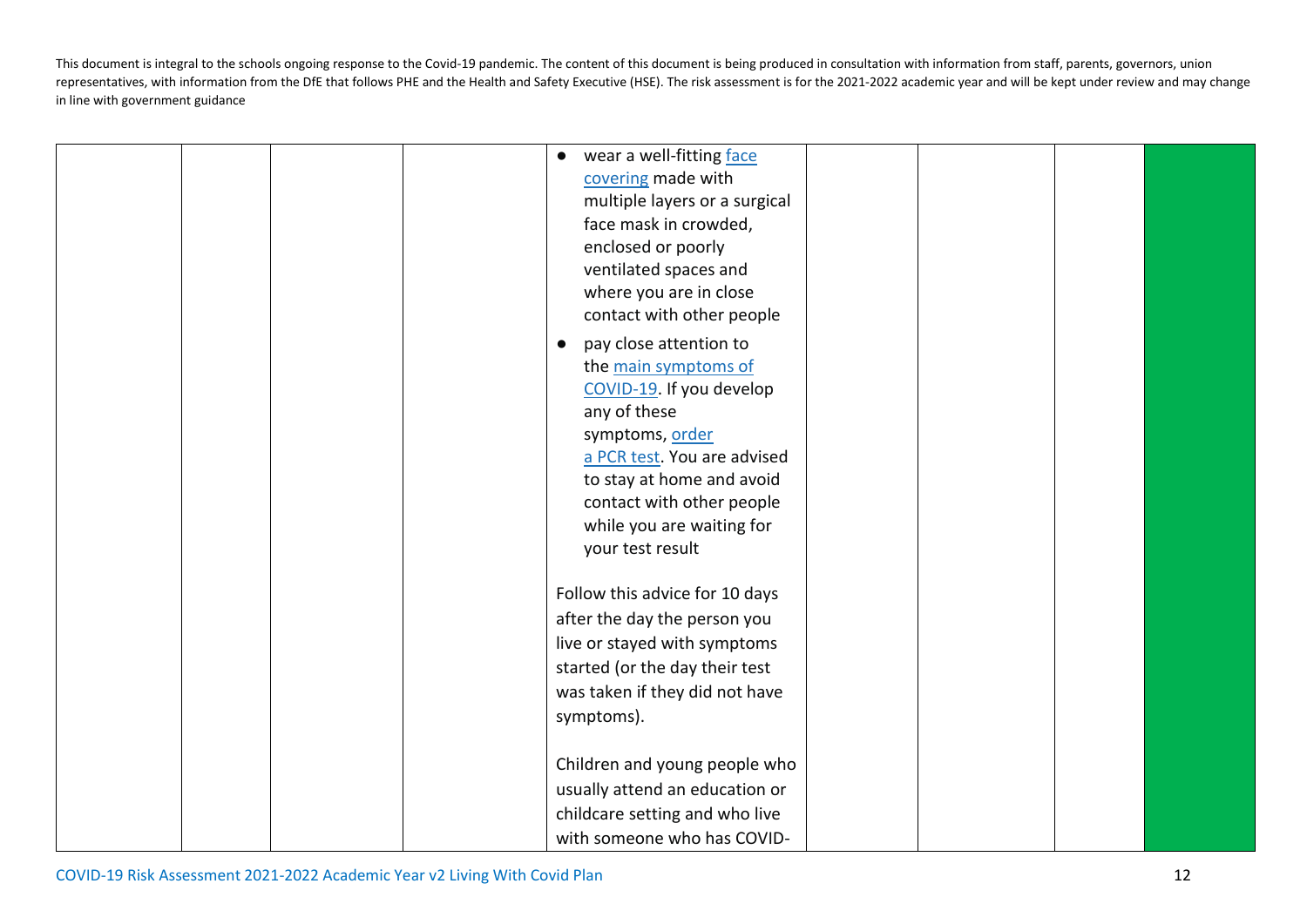|  | 19 should continue to attend           |  |  |
|--|----------------------------------------|--|--|
|  | the setting as normal.                 |  |  |
|  |                                        |  |  |
|  | <b>Face coverings:</b>                 |  |  |
|  |                                        |  |  |
|  | Face coverings are no<br>$\bullet$     |  |  |
|  | longer advised for pupils,             |  |  |
|  | staff and visitors in                  |  |  |
|  | classrooms or communal                 |  |  |
|  | areas. The school's view is            |  |  |
|  | that you may choose to                 |  |  |
|  | wear a mask in communal                |  |  |
|  | areas (i.e. corridors, staff           |  |  |
|  | room, study) if you                    |  |  |
|  | wish. Staff and pupils                 |  |  |
|  | should follow wider advice             |  |  |
|  | on face coverings outside of           |  |  |
|  | school, including on                   |  |  |
|  | transport to and from                  |  |  |
|  | school.                                |  |  |
|  |                                        |  |  |
|  | <b>CEV Children:</b>                   |  |  |
|  |                                        |  |  |
|  | Children and young people<br>$\bullet$ |  |  |
|  | previously considered CEV              |  |  |
|  | should attend school and               |  |  |
|  | should follow the                      |  |  |
|  | same COVID-19 guidance as              |  |  |
|  | the rest of the population.            |  |  |
|  |                                        |  |  |
|  |                                        |  |  |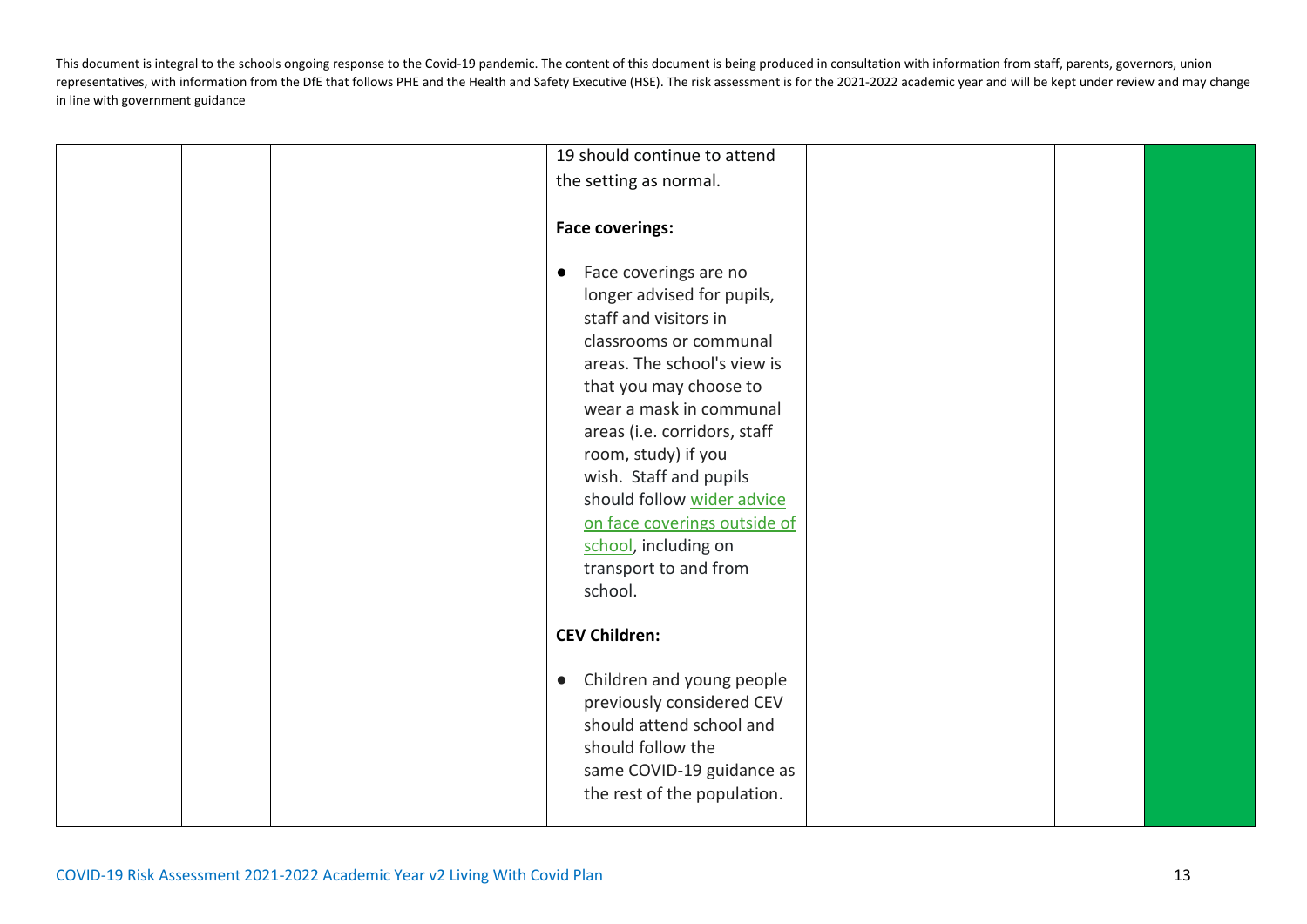|  |  | <b>CEV Staff:</b>                                                                                                                                                                                                                                            |  |  |
|--|--|--------------------------------------------------------------------------------------------------------------------------------------------------------------------------------------------------------------------------------------------------------------|--|--|
|  |  |                                                                                                                                                                                                                                                              |  |  |
|  |  | CEV people are no longer<br>$\bullet$<br>advised to shield but may<br>wish to take extra<br>precautions to protect<br>themselves, and to follow<br>the practical steps set out in<br>the CEV guidance to<br>minimise their risk of<br>exposure to the virus. |  |  |
|  |  | You should continue to follow                                                                                                                                                                                                                                |  |  |
|  |  | the same guidance as the                                                                                                                                                                                                                                     |  |  |
|  |  | general public on staying safe                                                                                                                                                                                                                               |  |  |
|  |  | and preventing the spread of                                                                                                                                                                                                                                 |  |  |
|  |  |                                                                                                                                                                                                                                                              |  |  |
|  |  | COVID-19.                                                                                                                                                                                                                                                    |  |  |
|  |  | There remains a smaller                                                                                                                                                                                                                                      |  |  |
|  |  | number of people who, in spite                                                                                                                                                                                                                               |  |  |
|  |  | of vaccination, are at higher                                                                                                                                                                                                                                |  |  |
|  |  | risk of serious illness from                                                                                                                                                                                                                                 |  |  |
|  |  |                                                                                                                                                                                                                                                              |  |  |
|  |  | COVID-19. This is due to a                                                                                                                                                                                                                                   |  |  |
|  |  | weakened immune system                                                                                                                                                                                                                                       |  |  |
|  |  | (immunosuppressed) or specific                                                                                                                                                                                                                               |  |  |
|  |  | other medical conditions and                                                                                                                                                                                                                                 |  |  |
|  |  | requires enhanced protections                                                                                                                                                                                                                                |  |  |
|  |  | such as those offered by                                                                                                                                                                                                                                     |  |  |
|  |  | antibody and antiviral                                                                                                                                                                                                                                       |  |  |
|  |  | treatments, additional                                                                                                                                                                                                                                       |  |  |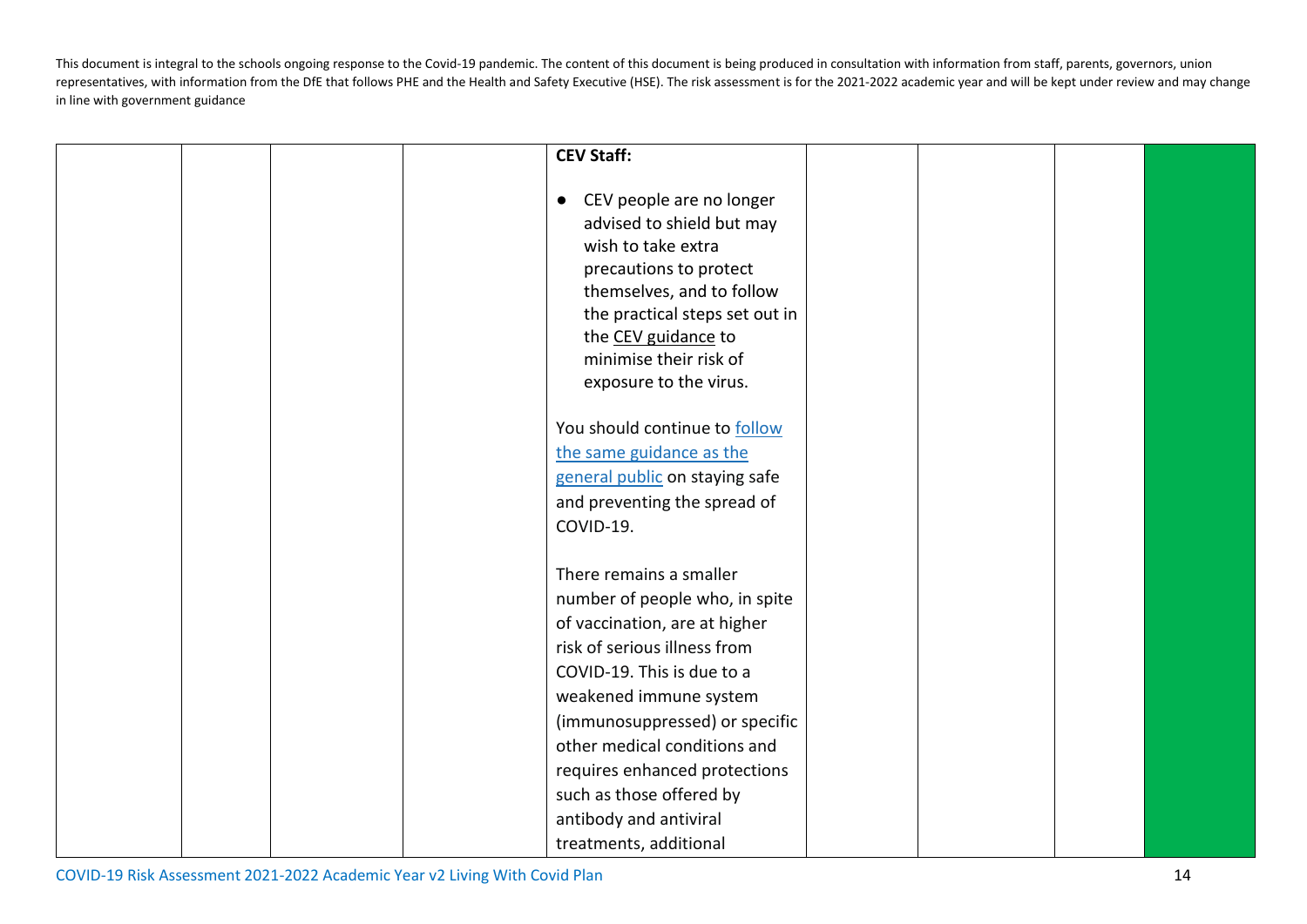|                       |                                    |                                                                                                                                                                                                                                                                  | vaccinations and potentially<br>other non-clinical<br>interventions. See guidance for<br>people whose immune system<br>means they are at higher risk<br>Out-of school settings and<br>wraparound childcare:<br>Planning guidance can be<br>$\bullet$<br>found here |                      |              |                         |                                               |
|-----------------------|------------------------------------|------------------------------------------------------------------------------------------------------------------------------------------------------------------------------------------------------------------------------------------------------------------|--------------------------------------------------------------------------------------------------------------------------------------------------------------------------------------------------------------------------------------------------------------------|----------------------|--------------|-------------------------|-----------------------------------------------|
| Educational<br>visits | Biologica<br>I hazard-<br>Covid-19 | Staff, parents<br>and pupils<br>could become<br>infected with<br>COVID-19. If<br>so, they are<br>likely to<br>experience<br>mild<br>symptoms<br>such as fever<br>or cough. In<br>severe cases,<br>this could lead<br>to severe<br>illness and<br>hospitalisation | Schools should carry out<br>$\bullet$<br>risk assessments for all trips<br>that should include Covid<br>measures to be followed by<br>the school and the trip<br>provider. Trips planner<br>documents to be shared<br>with the school's EVC.                       | SLT/EVC/Te<br>achers | $\mathbf{1}$ | $\overline{\mathbf{3}}$ | $(1X3) + 3$<br>Ξ<br>$\boldsymbol{6}$<br>(Low) |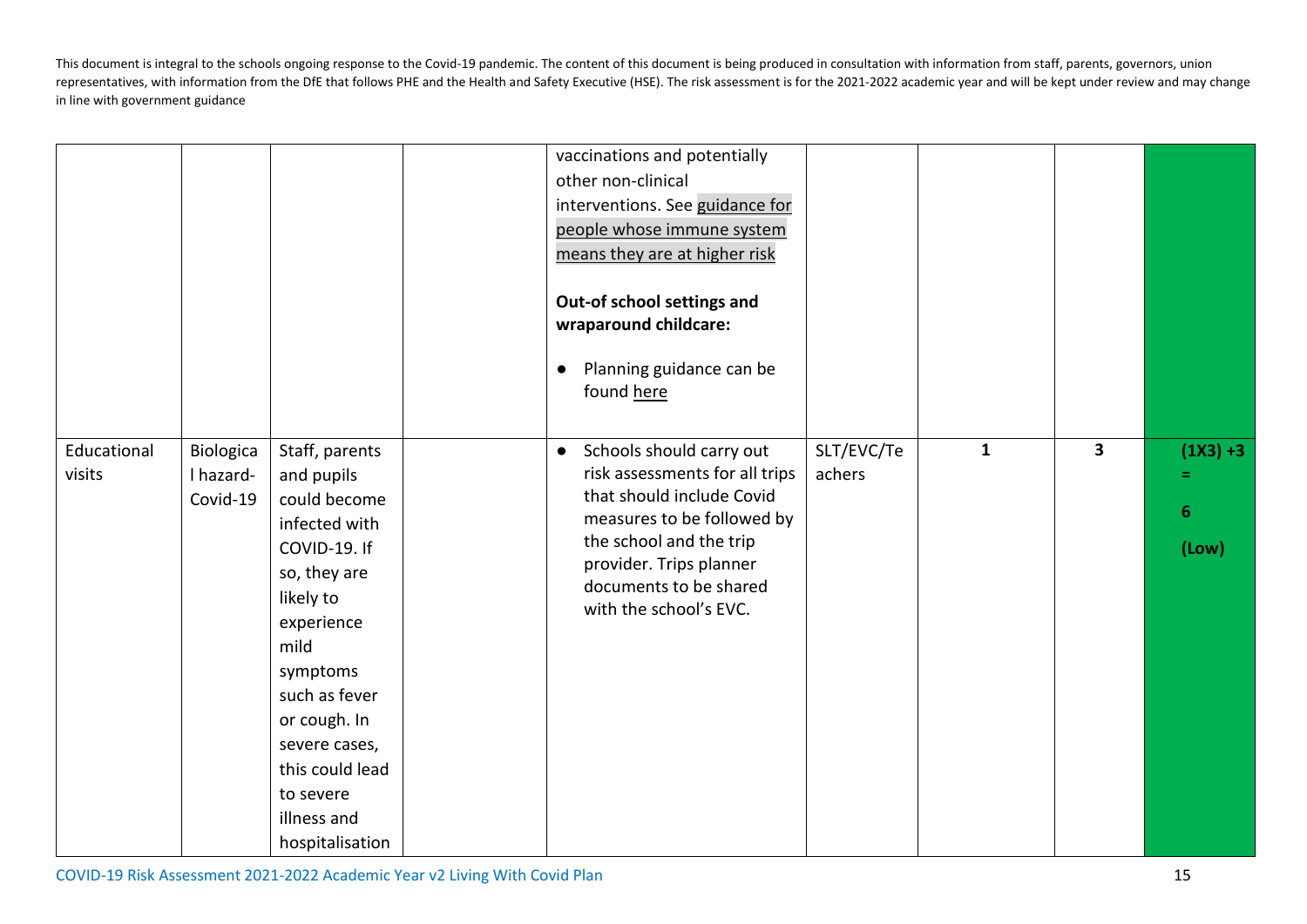|                       | , and, in rare<br>cases, even<br>death                                                                                                                     |                                                         |       |  |                     |
|-----------------------|------------------------------------------------------------------------------------------------------------------------------------------------------------|---------------------------------------------------------|-------|--|---------------------|
| I hazard-<br>Covid-19 | and pupils<br>could become<br>infected with<br>COVID-19. If<br>so, they are<br>likely to<br>experience<br>mild<br>symptoms                                 | with the guidance for food<br>businesses on Coronavirus | staff |  | =<br>$9\,$<br>(Low) |
|                       | such as fever<br>or cough. In<br>severe cases,<br>this could lead<br>to severe<br>illness and<br>hospitalisation<br>, and, in rare<br>cases, even<br>death |                                                         |       |  |                     |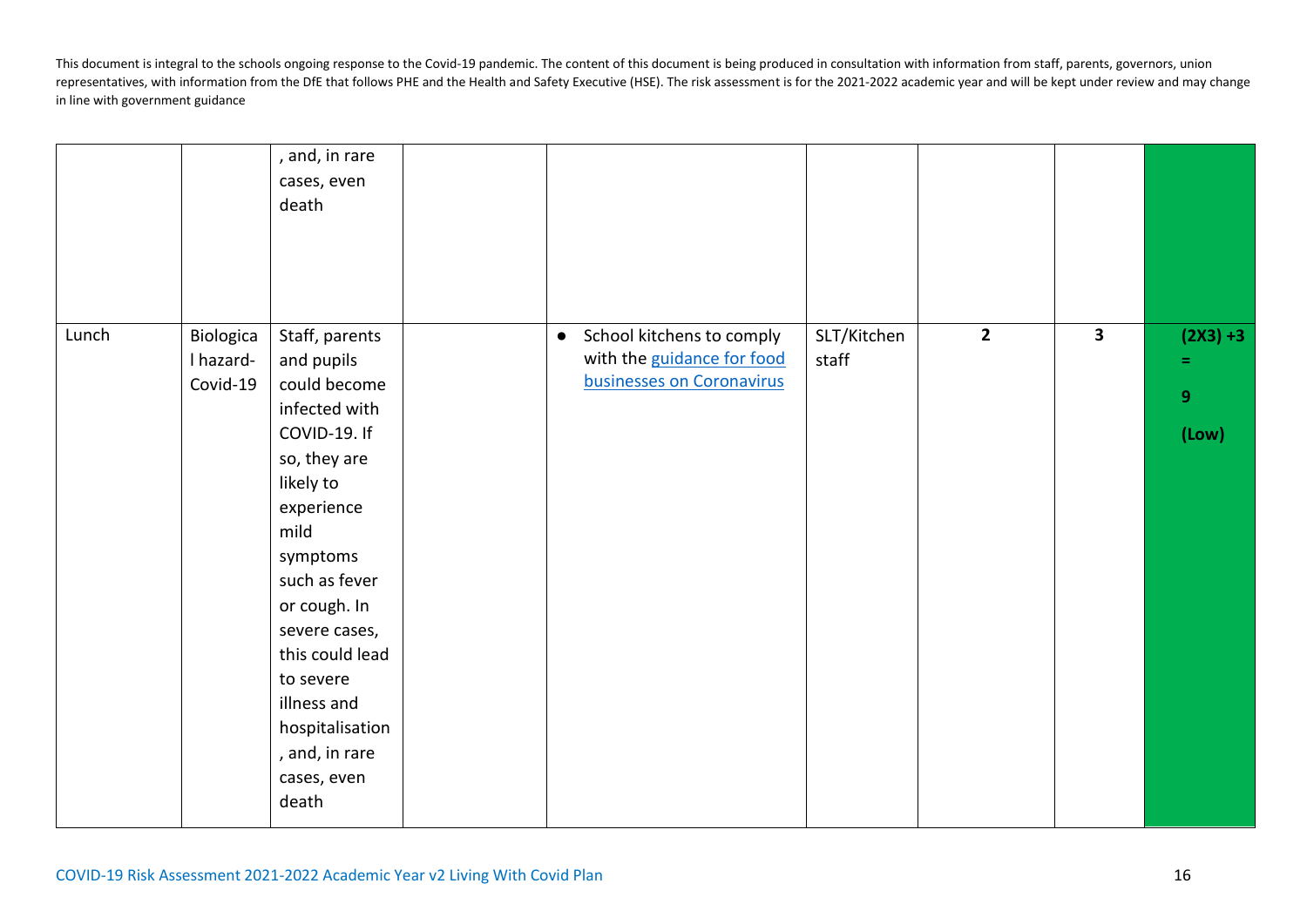| Transport   | Biologica | Staff, parents  | $\bullet$ | Schools, parents and            | $\overline{2}$ | 3 | $(2X3) + 3$ |
|-------------|-----------|-----------------|-----------|---------------------------------|----------------|---|-------------|
| Arrangement | I hazard- | and pupils      |           | students should follow the      |                |   |             |
| S           | Covid-19  | could become    |           | Coronavirus (COVID-19):         |                |   |             |
|             |           | infected with   |           | safer travel guidance for       |                |   | 9           |
|             |           | COVID-19. If    |           | passengers                      |                |   | (Low)       |
|             |           | so, they are    | $\bullet$ | All people travelling to        |                |   |             |
|             |           | likely to       |           | England must adhere to          |                |   |             |
|             |           | experience      |           | travel legislation, details of  |                |   |             |
|             |           | mild            |           | which are set out in            |                |   |             |
|             |           |                 |           | government travel advice        |                |   |             |
|             |           | symptoms        |           |                                 |                |   |             |
|             |           | such as fever   | $\bullet$ | Dedicated transport             |                |   |             |
|             |           | or cough. In    |           | providers to consider:          |                |   |             |
|             |           | severe cases,   |           |                                 |                |   |             |
|             |           | this could lead |           | Use of hand<br>$\circ$          |                |   |             |
|             |           | to severe       |           | sanitiser upon                  |                |   |             |
|             |           | illness and     |           | boarding. and/or                |                |   |             |
|             |           | hospitalisation |           | disembarking                    |                |   |             |
|             |           | , and, in rare  |           | additional cleaning<br>$\circ$  |                |   |             |
|             |           | cases, even     |           | of vehicles                     |                |   |             |
|             |           | death           |           | ventilation of fresh<br>$\circ$ |                |   |             |
|             |           |                 |           | air (from outside the           |                |   |             |
|             |           |                 |           | vehicle) is                     |                |   |             |
|             |           |                 |           | maximised,                      |                |   |             |
|             |           |                 |           | particularly through            |                |   |             |
|             |           |                 |           | opening windows                 |                |   |             |
|             |           |                 |           | and ceiling vents               |                |   |             |
|             |           |                 | $\bullet$ | Public transport:               |                |   |             |
|             |           |                 | $\bullet$ | Schools, parents and            |                |   |             |
|             |           |                 |           | students should follow the      |                |   |             |
|             |           |                 |           | Coronavirus (COVID-19):         |                |   |             |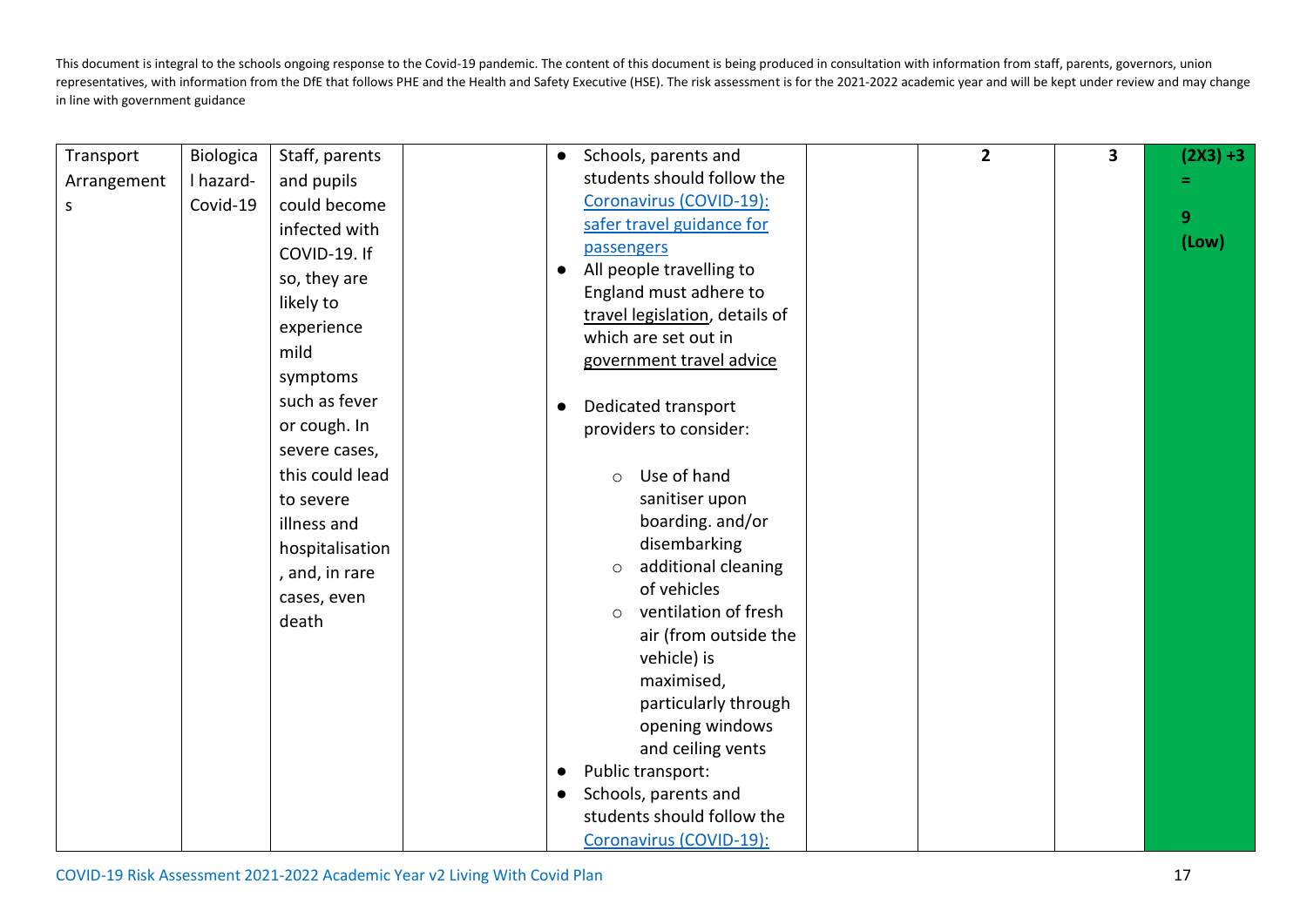|                                                                       |                                    |                                                                                                                                                                                                                                                                                                            |                        | safer travel guidance for<br>passengers                                                                                                                                                                                                                                                                                                                                                                                                                                                                                                                                                                                                                                  |                |   |                                |
|-----------------------------------------------------------------------|------------------------------------|------------------------------------------------------------------------------------------------------------------------------------------------------------------------------------------------------------------------------------------------------------------------------------------------------------|------------------------|--------------------------------------------------------------------------------------------------------------------------------------------------------------------------------------------------------------------------------------------------------------------------------------------------------------------------------------------------------------------------------------------------------------------------------------------------------------------------------------------------------------------------------------------------------------------------------------------------------------------------------------------------------------------------|----------------|---|--------------------------------|
| Dealing with<br>suspected<br>and<br>confirmed<br>cases of<br>Covid-19 | Biologica<br>I hazard-<br>Covid-19 | Staff, parents<br>and pupils<br>could become<br>infected with<br>COVID-19. If<br>so, they are<br>likely to<br>experience<br>mild<br>symptoms<br>such as fever<br>or cough. In<br>severe cases,<br>this could lead<br>to severe<br>illness and<br>hospitalisation<br>, and, in rare<br>cases, even<br>death | $\bullet$<br>$\bullet$ | If a pupil develops<br>symptoms and is awaiting<br>collection, government<br>guidance should be<br>followed and the pupil<br>moved to a ventilated<br>isolation room.<br>If a pupil develops<br>symptoms and is awaiting<br>collection, the school will<br>follow the People-with-<br>covid-19-and-their-<br>contacts . Any pupil with<br>symptoms awaiting<br>collection should be left in a<br>room on their own if<br>possible and safe to do so.<br>A window should be<br>opened for fresh air<br>ventilation if possible.<br>Appropriate PPE should also<br>be used if close contact is<br>necessary. Any rooms they<br>use should be cleaned after<br>they have le | $\overline{2}$ | 3 | $(2X3) + 3$<br>Ξ<br>9<br>(Low) |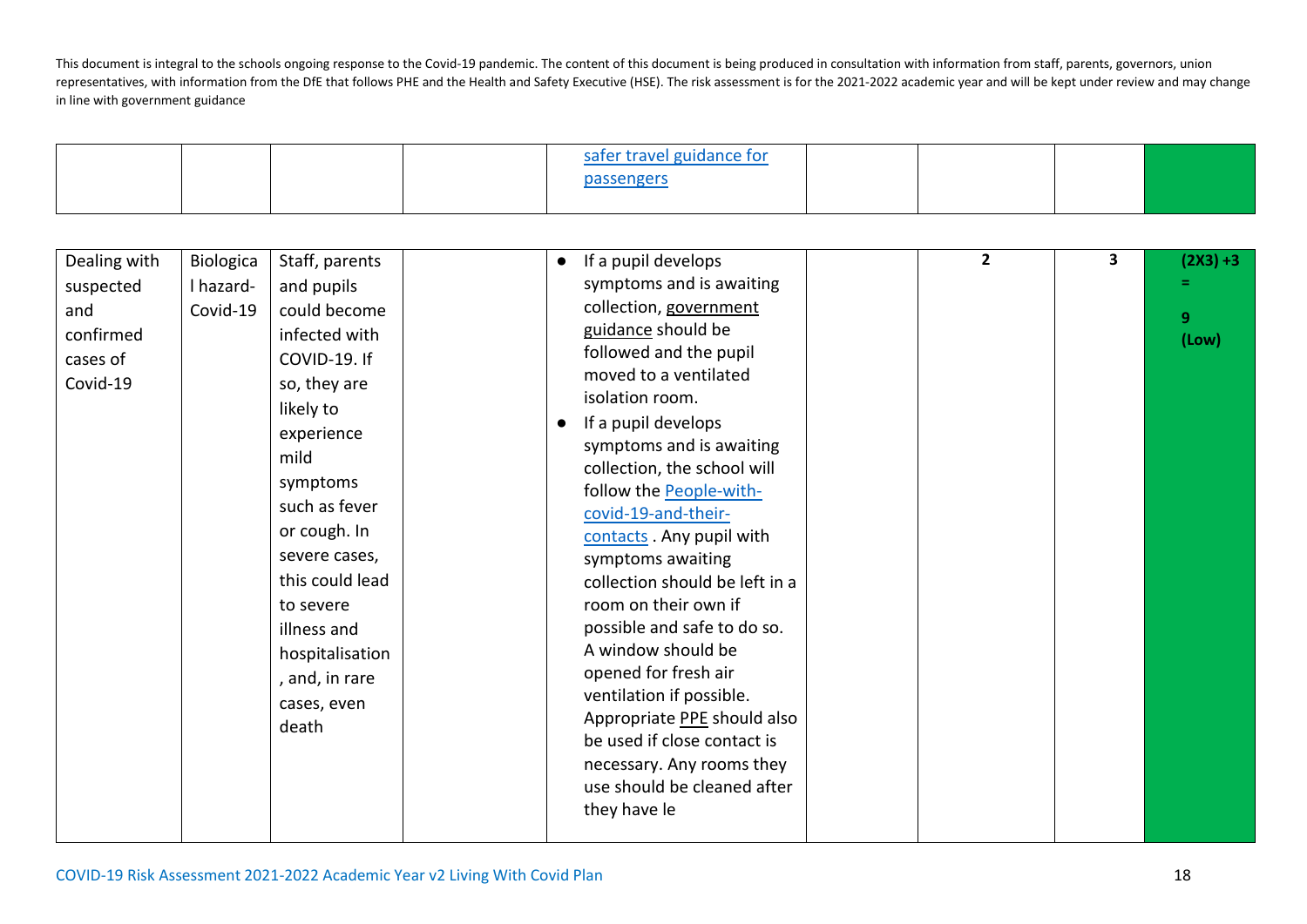|                                 |                                    |                                                                                                                                                                                                                                                                                                            | <b>DfE Thresholds</b><br>Schools and the local<br>$\bullet$<br>authority will manage any<br>cases that meet or exceed<br>DfE thresholds in<br>accordance with the DfE<br>Contingency Framework.                                                                                                                                                                                    |                |                         |                                        |
|---------------------------------|------------------------------------|------------------------------------------------------------------------------------------------------------------------------------------------------------------------------------------------------------------------------------------------------------------------------------------------------------|------------------------------------------------------------------------------------------------------------------------------------------------------------------------------------------------------------------------------------------------------------------------------------------------------------------------------------------------------------------------------------|----------------|-------------------------|----------------------------------------|
| Use of<br>PPE/face<br>coverings | Biologica<br>I hazard-<br>Covid-19 | Staff, parents<br>and pupils<br>could become<br>infected with<br>COVID-19. If<br>so, they are<br>likely to<br>experience<br>mild<br>symptoms<br>such as fever<br>or cough. In<br>severe cases,<br>this could lead<br>to severe<br>illness and<br>hospitalisation<br>, and, in rare<br>cases, even<br>death | In education and childcare<br>$\bullet$<br>settings, face coverings are<br>not advised for pupils, staff<br>and visitors in communal<br>areas, or classrooms and<br>teaching spaces.<br>Government guidance on<br>$\bullet$<br>PPE to be followed.<br>Any PPE should be disposed<br>$\bullet$<br>of in line with Government<br>guidance on cleaning in<br>non-healthcare settings. | $\overline{2}$ | $\overline{\mathbf{3}}$ | $(2X3) + 3$<br>9 <sup>°</sup><br>(Low) |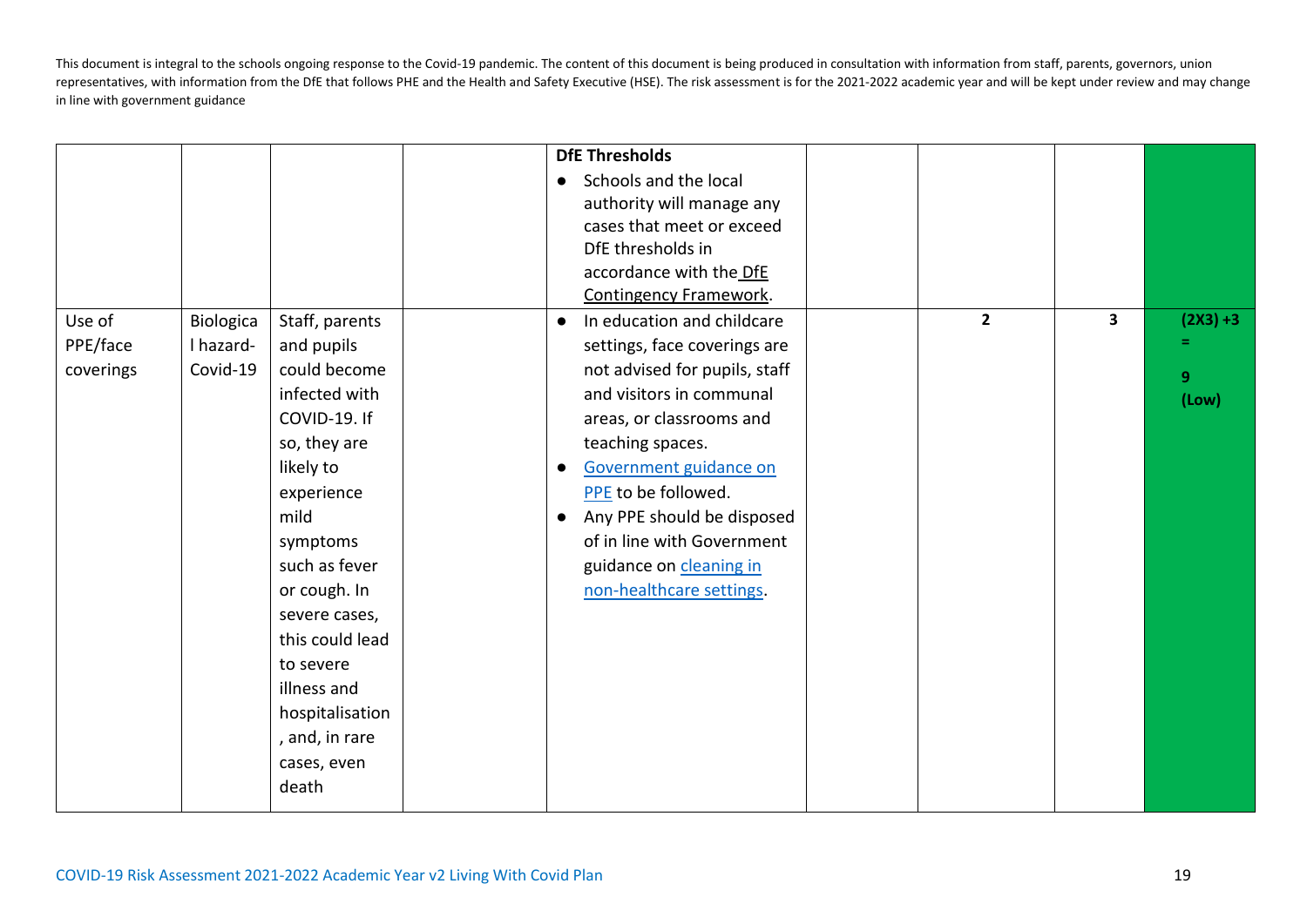| Administering | Biologica | Staff, parents  | • Schools have a | .HSE guidance on first aid        | $\overline{2}$ | 3 | $(2X3) + 3$    |
|---------------|-----------|-----------------|------------------|-----------------------------------|----------------|---|----------------|
| First aid/    | I hazard- | and pupils      | suitable number  | followed. This includes first aid |                |   |                |
| Medication    | Covid-19  | could become    | of staff on duty | cover and qualifications as well  |                |   | 9 <sup>°</sup> |
|               |           | infected with   |                  | as guidance for first aiders      |                |   | (Low)          |
|               |           | COVID-19. If    | • Schools have a | • Administering first aid and     |                |   |                |
|               |           | so, they are    | first aid risk   | medication risk assessments to    |                |   |                |
|               |           | likely to       | assessment and   | be amended by schools             |                |   |                |
|               |           | experience      | medication       |                                   |                |   |                |
|               |           | mild            | policy in place  | • Government PPE guidance         |                |   |                |
|               |           | symptoms        |                  | followed.                         |                |   |                |
|               |           | such as fever   |                  |                                   |                |   |                |
|               |           | or cough. In    |                  |                                   |                |   |                |
|               |           | severe cases,   |                  |                                   |                |   |                |
|               |           | this could lead |                  |                                   |                |   |                |
|               |           | to severe       |                  |                                   |                |   |                |
|               |           | illness and     |                  |                                   |                |   |                |
|               |           | hospitalisation |                  |                                   |                |   |                |
|               |           | , and, in rare  |                  |                                   |                |   |                |
|               |           | cases, even     |                  |                                   |                |   |                |
|               |           | death           |                  |                                   |                |   |                |
|               |           |                 |                  |                                   |                |   |                |